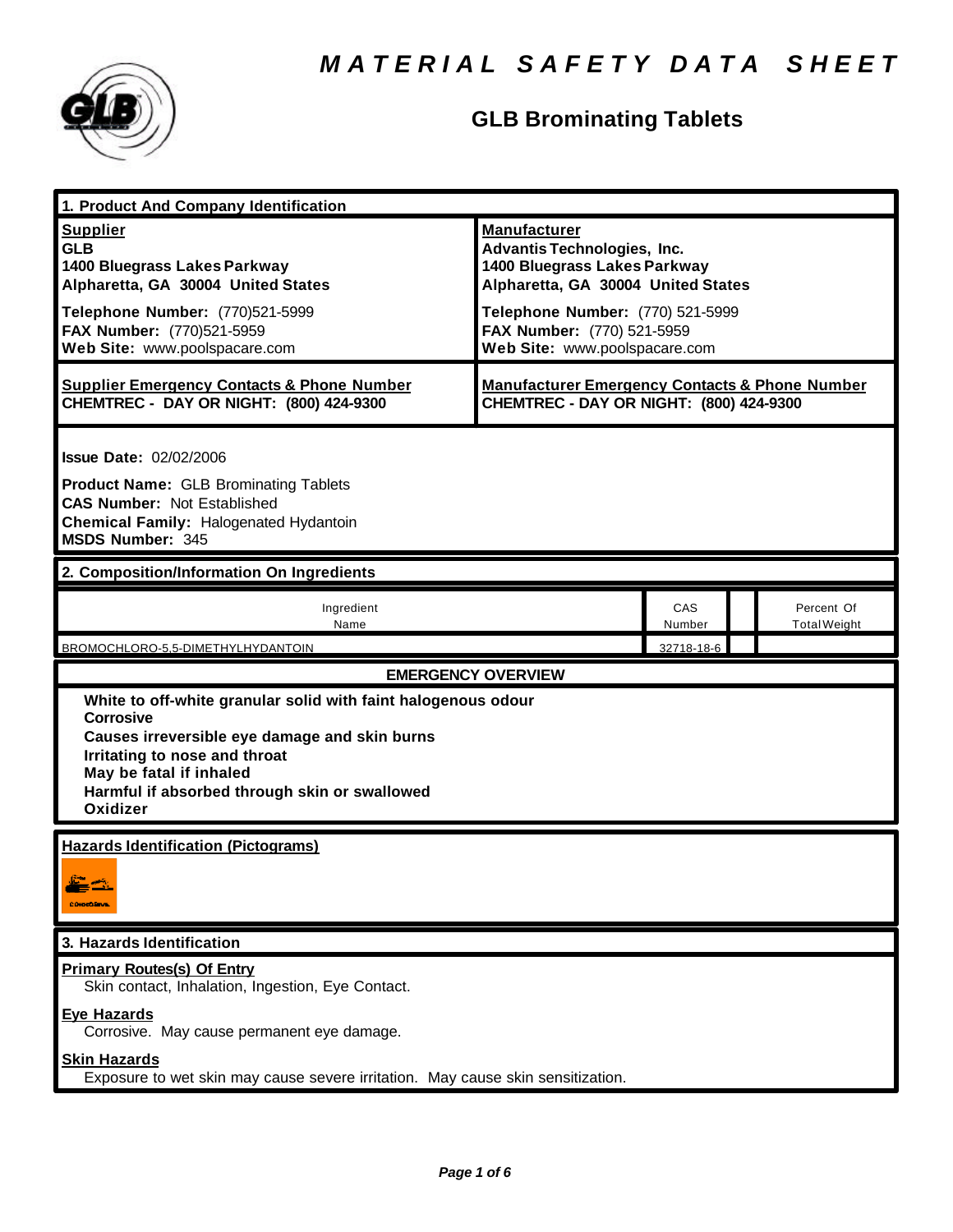# **GLB Brominating Tablets**

# **3. Hazards Identification - Continued**

### **Ingestion Hazards**

May be fatal if swallowed.

## **Inhalation Hazards**

Irritant to upper respiratory tract. Shortness of breath, headache and nausea.

# **Chronic/Carcinogenicity Effects**

There are no known chronic hazards.

### **Conditions Aggravated By Exposure**

Existing dermatitis may be aggravated by exposure.

# **4. First Aid Measures**

#### **Eye**

Hold eyes open and rinse slowly and gently with water for 15-20 minutes. Remove contact lenses, if present, after the first 5 minutes, then continue rinsing eye. Call a poison control center or doctor for treatment advise.

#### **Skin**

Take off contaminated clothing. If contact with skin: Brush off excess chmical and flush skin with cold water for at least 15 minutes. Call a poison control center or doctor for treatment advise.

### **Ingestion**

Call a physician or poison control center immediately for treatment advise. Have person sip a glass of water if able to swallow. Do not induce vomiting unless told to do so by the poison control center or doctor. NEVER GIVE ANYTHING BY MOUTH TO AN UNCONSCIOUS PERSON.

#### **Inhalation**

If inhaled: Remove to fresh air. If person is not breathing, call 911 or an ambulance, then give artifical respiration, preferable by mouth-to-mouth, if possible. Call a poison control center or doctor for further treatment advise.

### **Note To Physician**

Probable mucosal damage may contraindicate the use of gastric lavage.

### **Fire Fighting (Pictograms)**



### **5. Fire Fighting Measures**

**Flash Point:** None °F **Autoignition Point:** N/A °F **Flammability Class:** Not flammable

### **Fire And Explosion Hazards**

Strong oxidizing agent. Forms explosive mixtures with combustible, organic or other easily oxidizable materials. When heated to decomposition, may release poisonous and corrosive fumes.

### **Extinguishing Media**

Dry powder, carbon dioxide or water spray.

### **Fire Fighting Instructions**

Cool containers with water spray. In closed stores, provide fire-fighters with self-contained breathing appratus in positive pressure mode.

### **6. Accidental Release Measures**

**Personal Precautions:**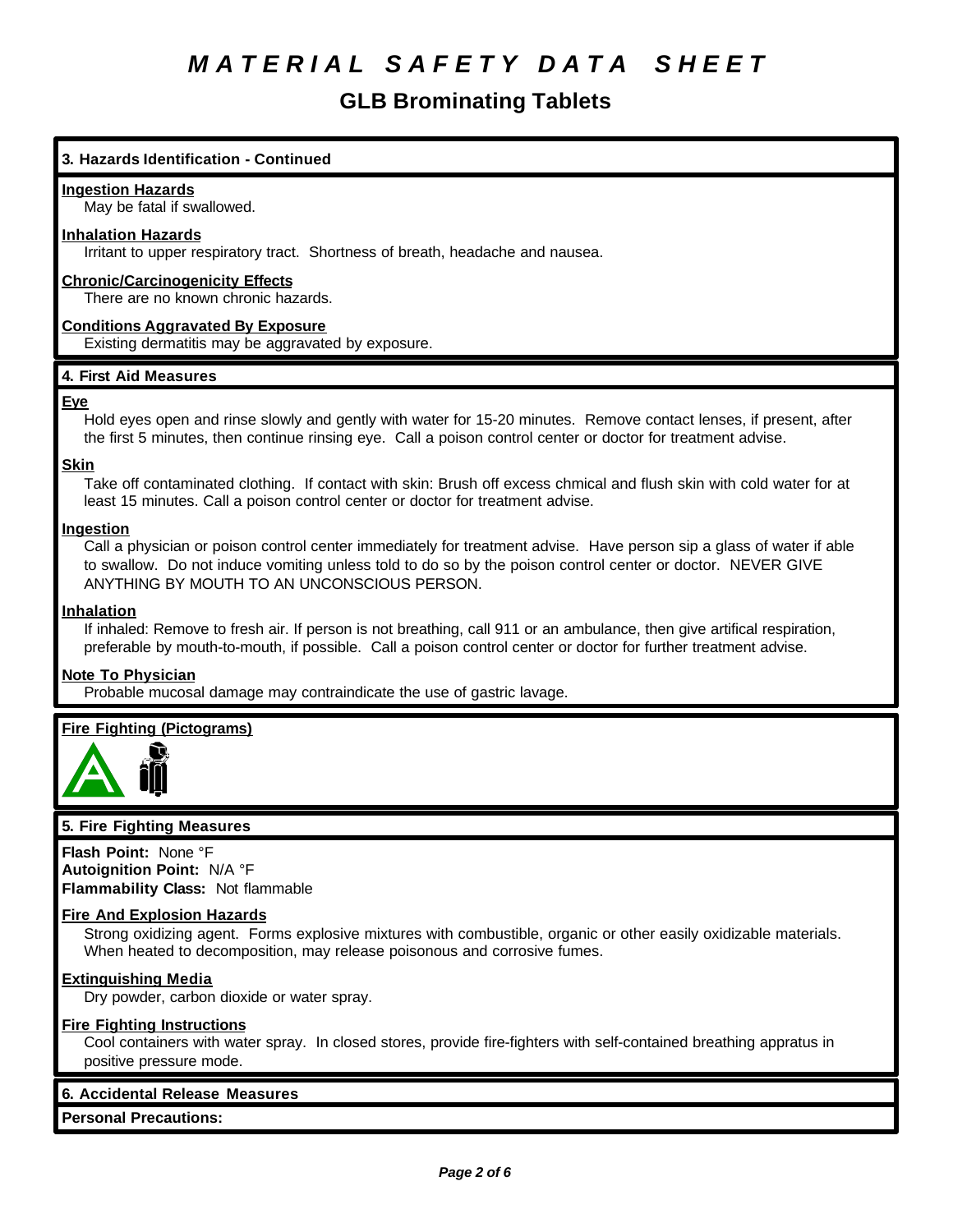# **GLB Brominating Tablets**

# **6. Accidental Release Measures - Continued**

Evacuate area. Use dust respirator, rubber gloves and chemical safety goggles.

# **Methods for Cleaning Up:**

Sweep up, place in a suitable container and hold for waste disposal. Avoid raising dust. Ventilate area and wash spill site after material pickup is complete. Avoid access to streams, lakes or ponds.

### **Handling & Storage (Pictograms)**



## **7. Handling And Storage**

**Handling Precautions** Keep containers tightly closed.

# **Storage Precautions**

Keep away from all sources of ignition. Recommended storage temperature below 30C. Store in a dry, well-ventilated area away from incompatible materials.

# **Protective Clothing (Pictograms)**



# **8. Exposure Controls/Personal Protection**

### **Engineering Controls**

Use local exhaust as necessary, especially under dusty conditions. Ventilation must be sufficient to maintain atmospheric concentration below exposure limit (TLV-TWA: 0.1 mg/m3).

### **Eye/Face Protection**

Chemical safety goggles

## **Skin Protection**

Body covering clothes and boots PVC gloves

### **Respiratory Protection**

Approved respirator

### **Other/General Protection**

Do not eat, smoke ro drink where material is handled, processed, or stored. Wash hands carefully before eating or smoking. Safety shower and eye bath should be provided.

# **9. Physical And Chemical Properties**

#### **Appearance**

White to off-white tablet

### **Odor**

Faint halogen odor.

**Chemical Type:** Mixture **Physical State:** Solid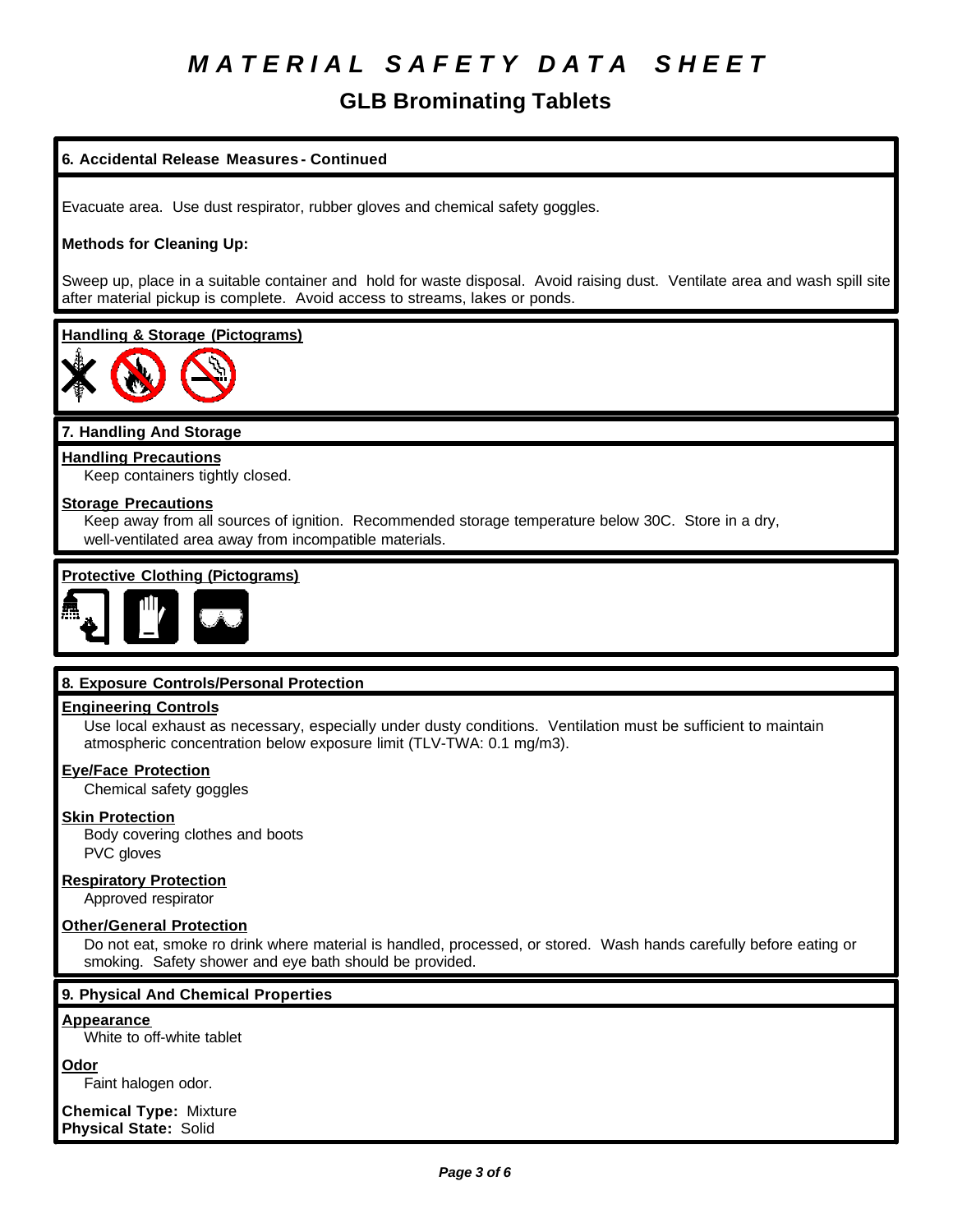| 9. Physical And Chemical Properties - Continued                                                                                                                                                                                                                                                       |
|-------------------------------------------------------------------------------------------------------------------------------------------------------------------------------------------------------------------------------------------------------------------------------------------------------|
| Odor - Continued<br>Melting Point: N/A °F<br>Boiling Point: N/A °F<br>Specific Gravity: 1.8-2.0<br>Molecular Weight: 241.5<br>Vapor Pressure: 9.35x10(-3) Pa (25C)<br>Vapor Density: N/A<br>Solubility: 0.22g/100ml in water<br>Evaporation Rate: N/A                                                 |
| 10. Stability And Reactivity                                                                                                                                                                                                                                                                          |
| <b>Stability:</b> Stable under normal conditions<br>Hazardous Polymerization: Will not occur                                                                                                                                                                                                          |
| <b>Conditions To Avoid (Stability)</b><br>Exposure to moisture<br>Heating above decomposition temperature (160C)                                                                                                                                                                                      |
| <b>Incompatible Materials</b><br>Oxidizing agents, bases, combustible organic materials                                                                                                                                                                                                               |
| <b>Hazardous Decomposition Products</b><br>CO, HBr, Cl2, NOx, HCl, CO2                                                                                                                                                                                                                                |
| <b>Conditions To Avoid (Polymerization)</b><br>Will not occur under normal conditions.                                                                                                                                                                                                                |
| 11. Toxicological Information                                                                                                                                                                                                                                                                         |
| <b>Skin Effects</b><br>Dermal irritation (rabbit): Corrosive<br>Dermal sensitization (guinea pig): Sensitizer                                                                                                                                                                                         |
| <b>Acute Oral Effects</b><br>Oral LD50: 929 mg/kg (rat).                                                                                                                                                                                                                                              |
| <b>Acute Inhalation Effects</b><br>Rat Inhalation LC50: 1.1 mg/l/4 hour (powder)                                                                                                                                                                                                                      |
| <b>Chronic/Carcinogenicity</b><br>Not known to be a carginogen.<br>Not classified by IARC.<br>Not included in NTP 10th Report on Carcinogens.                                                                                                                                                         |
| <b>Mutagenicity (Genetic Effects)</b><br>Mutagenic by the Ames Test<br>Mutagenic in the mouse lymphoma L5178Y test system<br>Non genotoxic in micronucleous test in mice<br>Non genotoxic in in-vivo liver unscheduled DNA synthesis (USD) assay                                                      |
| 12. Ecological Information                                                                                                                                                                                                                                                                            |
| <b>Acute Toxicity - Fish And Invertebrates</b><br>96 Hour-LC50, Fish:<br>1.2 mg/l (Eastern oyster, Acute flow through)<br>1.9 mg/l (Mysid shrimp, Acute flow through)<br>0.4 mg/l (Rainbow trout, Static)<br>0.46 mg/l (Bluegill sunfish, Static)<br>1.6 mg/l (Sheepshead minnow, Acute flow through) |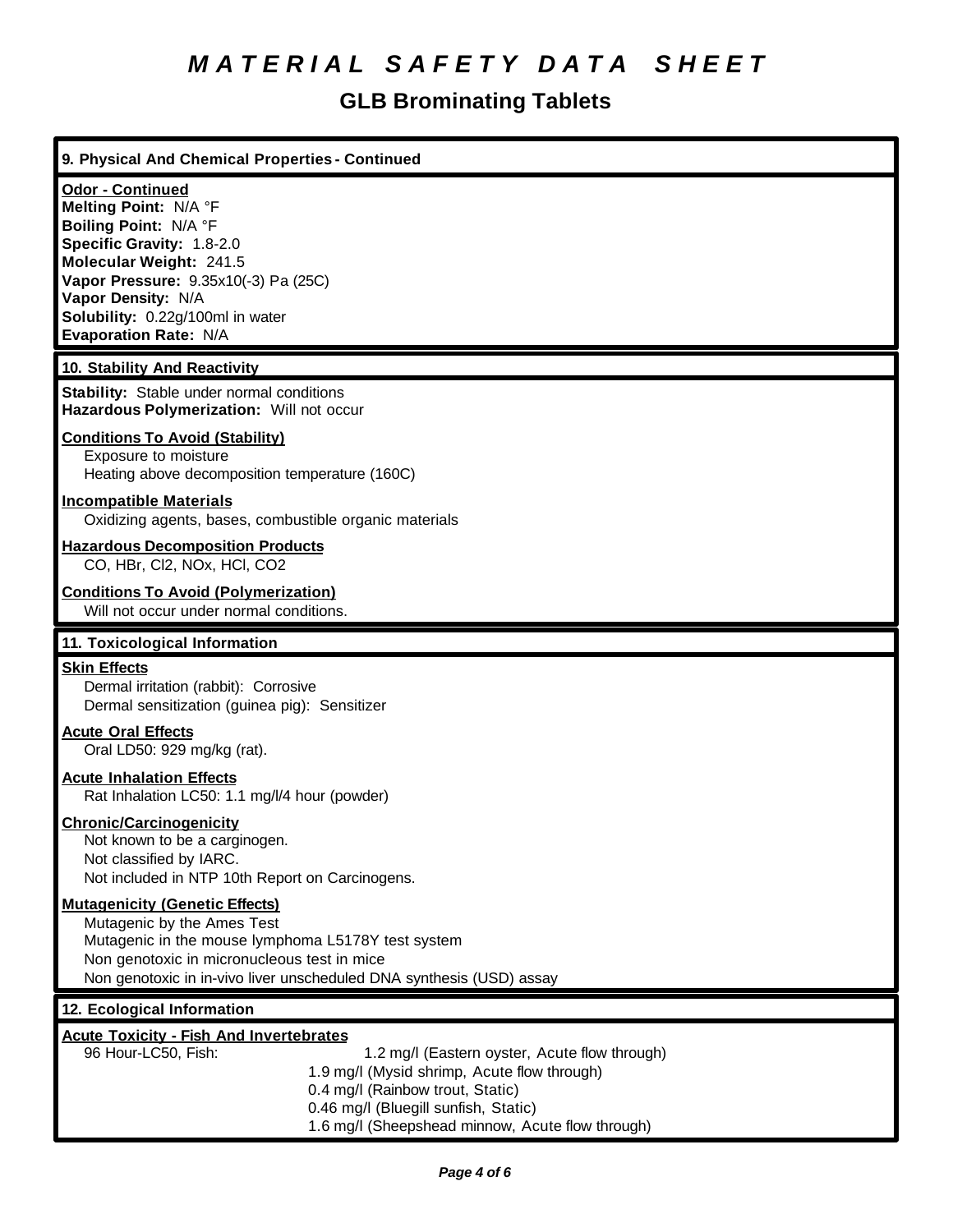| 12. Ecological Information - Continued                                                                                                                                                                                                                                                                         |
|----------------------------------------------------------------------------------------------------------------------------------------------------------------------------------------------------------------------------------------------------------------------------------------------------------------|
| <b>Acute Toxicity - Fish And Invertebrates - Continued</b><br>48 Hour-LC50, Daphnia magna<br>0.75 mg/l (Static)                                                                                                                                                                                                |
| <b>Acute And Dietary Toxicity - Birds</b><br>Oral LD50, Bobwhite quail<br>1839 mg/kg<br>Dietary LC50, Mallard duck<br>>5620 ppm<br>Dietary LC50, Bobwhite quail<br>>5620 ppm                                                                                                                                   |
| 13. Disposal Considerations                                                                                                                                                                                                                                                                                    |
| Disposal Method:<br>Dispose of in approved landfill sites or an approved incinerator. Crush and bury empty containers. Avoid access to<br>streams, lakes, or ponds. Observe all federal, state, and local environmental regulations when disposing of this material.                                           |
| <b>Empty Container:</b><br>Crush and bury empty containers.                                                                                                                                                                                                                                                    |
| 14. Transport Information                                                                                                                                                                                                                                                                                      |
| <b>Proper Shipping Name</b><br>Oxidizing Solid, n.o.s. (Bromo, Chloro-5,5-DimethylHydantoin)                                                                                                                                                                                                                   |
| <b>Hazard Class</b><br>5.1, PGII (<=1 kg Consumer Commodity ORM-D)                                                                                                                                                                                                                                             |
| <b>DOT Identification Number</b><br><b>UN1479</b>                                                                                                                                                                                                                                                              |
| <b>DOT (Pictograms)</b><br><u>UXDIZER</u>                                                                                                                                                                                                                                                                      |
| 15. Regulatory Information                                                                                                                                                                                                                                                                                     |
| <b>U.S. Regulatory Information</b><br>This product is registered under FIFRA.<br>TSCA: EPA Number P-94-34<br>Subject to reporting under SNUR (Significant New Use Rule) -any use, 60 FR 11037                                                                                                                  |
| <b>SARA Hazard Classes</b><br><b>Acute Health Hazard</b><br><b>Reactivity Hazard</b>                                                                                                                                                                                                                           |
| <b>SARA Section 313 Notification</b><br>This product does not contain a chemical listed at or above de minimis concentrations.                                                                                                                                                                                 |
| <b>State Regulations</b><br>This product or its components are not listed on any California Proposition 65 list of carcinogens or reproductive<br>toxicants.                                                                                                                                                   |
| <b>Other International Regulations</b><br>EEC No. 251-171-5<br>Japanese META: ENCS No.:5-6368<br>China Inventory: Listed<br>Philippines: Listed in PICCS<br>Not listed under CERCLA.<br>If this product becomes a waste, it meets the criteria of a hazardous waste as defined under 40 CFR 261 and would have |